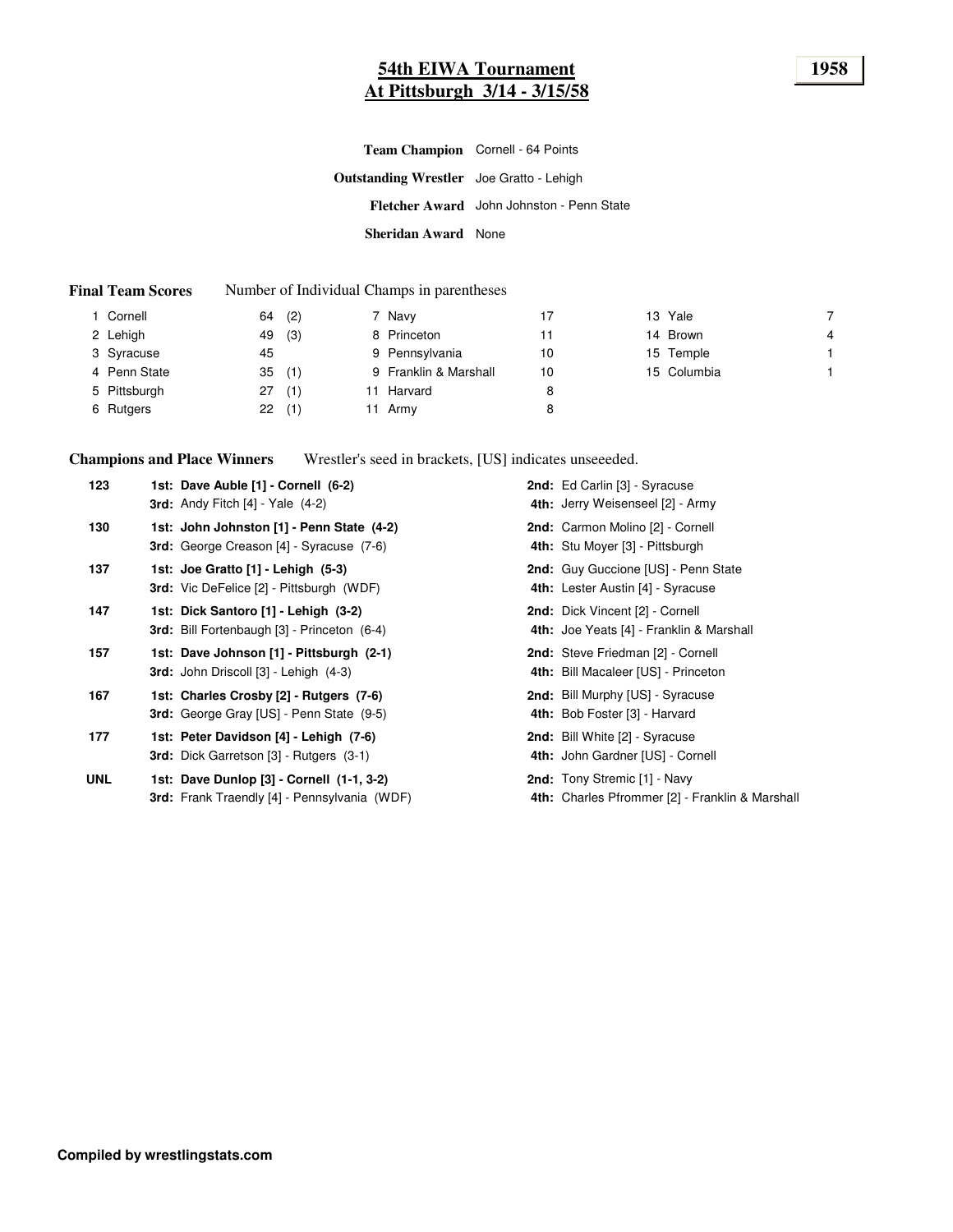# **3/14/1958 and 3/15/1958 at Pittsburgh 1958 EIWA Championship Page 1 of 4**

## **123 Weight Class**

| Malcolm Whitmore, Brown       |                            |                         |                             |
|-------------------------------|----------------------------|-------------------------|-----------------------------|
| Andy Fitch, Yale [4]          | Andy Fitch Fall 3:32       |                         |                             |
| Art McCall, Temple            |                            | Andy Fitch 6-4          |                             |
| Bob Szekley, Pittsburgh       | Art McCall 5-2             |                         |                             |
| Dave Auble, Cornell [1]       |                            |                         | Dave Auble 4-0              |
| Myers, Harvard                | Dave Auble Fall 0:46       |                         |                             |
| John Harrell, Rutgers         |                            | Dave Auble 6-0          |                             |
| Bob Myers, Lehigh             | Bob Myers 5-0              |                         |                             |
| Stan Singer, Pennsylvania     |                            |                         | Dave Auble 6-2              |
| James McKinney, Navy          | James McKinney 11-5        |                         |                             |
| Jerry Weisenseel, Army [2]    |                            | Jerry Weisenseel 5-2    |                             |
| Chris Fischbacher, Princeton  | Jerry Weisenseel Fall 4:38 |                         |                             |
| Ed Carlin, Syracuse [3]       |                            |                         | Ed Carlin 3-1               |
| Tyrell, Franklin & Marshall   | Ed Carlin Fall 0:08        |                         |                             |
| David Clark, Columbia         |                            | Ed Carlin 8-1           |                             |
| Gordon Danks, Penn State      | Gordon Danks 5-0           |                         |                             |
|                               |                            |                         | Third Place: Andy Fitch 4-2 |
|                               |                            |                         |                             |
|                               |                            |                         |                             |
| 130 Weight Class              |                            |                         |                             |
| Jack Pickleman, Princeton     | George Seaver Fall 1:39    |                         |                             |
| George Seaver, Brown          |                            |                         |                             |
| Gene Capporelletti, Temple    |                            | George Creason 3-1 OT   |                             |
| George Creason, Syracuse [4]  | George Creason Fall 5:20   |                         |                             |
| Gene Kessler, Navy            |                            |                         | John Johnston Fall 8:12     |
| Tom Monaco, Rutgers           | Gene Kessler 2-0           |                         |                             |
| John Johnston, Penn State [1] |                            | John Johnston Fall 8:07 |                             |
| Phil Schrefer, Yale           | John Johnston Fall 1:20    |                         |                             |
| Ed Slater, Lehigh             |                            |                         | John Johnston 4-2           |
| John Watkins, Harvard         | John Watkins 5-2           |                         |                             |
| Carmon Molino, Cornell [2]    |                            | Carmon Molino Fall 3:27 |                             |
| Phil Suraci, Columbia         | Carmon Molino Fall 5:29    |                         |                             |
| Kerr, Franklin & Marshall     |                            |                         | Carmon Molino 6-2           |
| Stu Moyer, Pittsburgh [3]     | Stu Moyer 9-1              |                         |                             |
| Alan Black, Pennsylvania      | Alan Black 7-2             | Stu Moyer 5-0           |                             |

**Third Place: George Creason 7-6**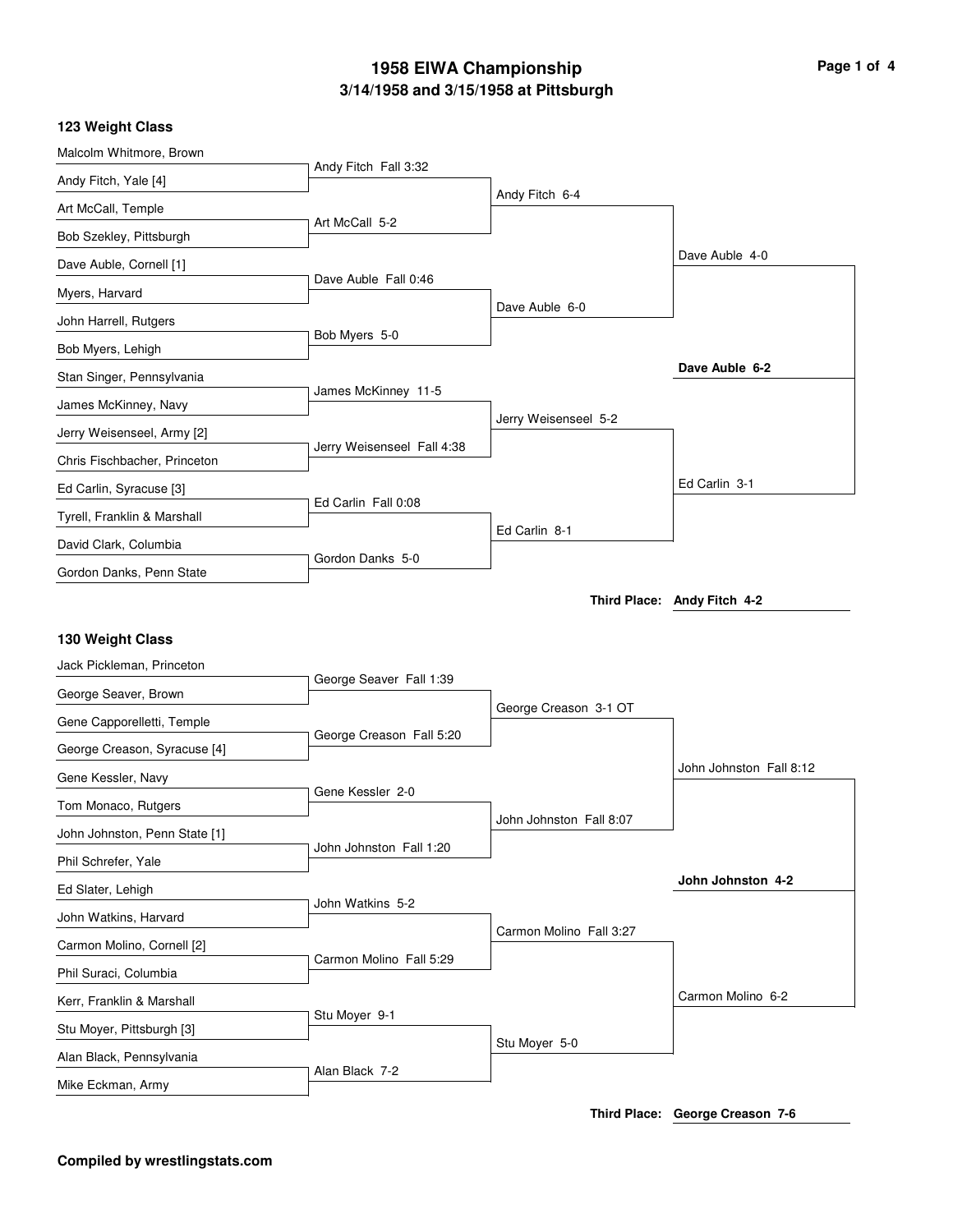# **3/14/1958 and 3/15/1958 at Pittsburgh 1958 EIWA Championship Page 2 of 4**

### **137 Weight Class**

| Lester Austin, Syracuse [4]        |                         |                      |                                   |
|------------------------------------|-------------------------|----------------------|-----------------------------------|
| Dave Kornbluh, Temple              | Lester Austin Fall 2:14 |                      |                                   |
| Joe Longton, Navy                  |                         | Lester Austin 4-1    |                                   |
| James Carter, Cornell              | Joe Longton 12-2        |                      |                                   |
| Joe Gratto, Lehigh [1]             |                         |                      | Joe Gratto 6-2                    |
| John Hyde, Army                    | Joe Gratto 9-1          |                      |                                   |
| Gordon Muse, Franklin & Marshall   |                         | Joe Gratto 7-2       |                                   |
| Laidlaw, Yale                      | Gordon Muse 5-0         |                      |                                   |
| Bill Cadwallader, Pennsylvania     |                         |                      | Joe Gratto 5-3                    |
| Robert Kozol, Harvard              | Bill Cadwallader 6-0    |                      |                                   |
| Vic DeFelice, Pittsburgh [2]       |                         | Vic DeFelice 11-4    |                                   |
| John Cummings, Brown               | Vic DeFelice 7-0        |                      |                                   |
| Guy Guccione, Penn State           |                         |                      | Guy Guccione 2-0                  |
| Edward Flynn, Princeton            | Guy Guccione 8-0        |                      |                                   |
| Dick Bakalor, Columbia             |                         | Guy Guccione 10-3    |                                   |
| Tom Grifa, Rutgers [3]             | Tom Grifa 5-2           |                      |                                   |
|                                    |                         |                      | Third Place: Vic DeFelice Med FFT |
|                                    |                         |                      |                                   |
| 147 Weight Class                   |                         |                      |                                   |
| Joe Yeats, Franklin & Marshall [4] | Joe Yeats 5-0           |                      |                                   |
| Keith Eveland, Brown               |                         | Joe Yeats 7-0 OT     |                                   |
| Richard Johnson, Navy              | Don Kovalchik 5-3       |                      |                                   |
| Don Kovalchik, Rutgers             |                         |                      | Dick Santoro 6-1                  |
| Bill Waples, Syracuse              | Bill Waples 6-4         |                      |                                   |
| Robert Senter, Pittsburgh          |                         | Dick Santoro 11-5    |                                   |
| Dick Santoro, Lehigh [1]           | Dick Santoro Fall 3:48  |                      |                                   |
| Sam Walensky, Temple               |                         |                      | Dick Santoro 3-2                  |
| John Noble, Harvard                | John Noble 7-5          |                      |                                   |
| Jim Kinter, Pennsylvania           |                         | Dick Vincent 4-0     |                                   |
| Dick Vincent, Cornell [2]          | Dick Vincent 6-0        |                      |                                   |
|                                    |                         |                      |                                   |
| Ken Phillips, Army                 |                         |                      |                                   |
| Earl Poust, Penn State             |                         |                      | Dick Vincent 3-1                  |
| Easter, Yale                       | Earl Poust 6-1          |                      |                                   |
| Bill Fortenbaugh, Princeton [3]    |                         | Bill Fortenbaugh 5-3 |                                   |
| Henry Younes, Columbia             | Bill Fortenbaugh 4-0    |                      |                                   |

**Third Place: Bill Fortenbaugh 6-4**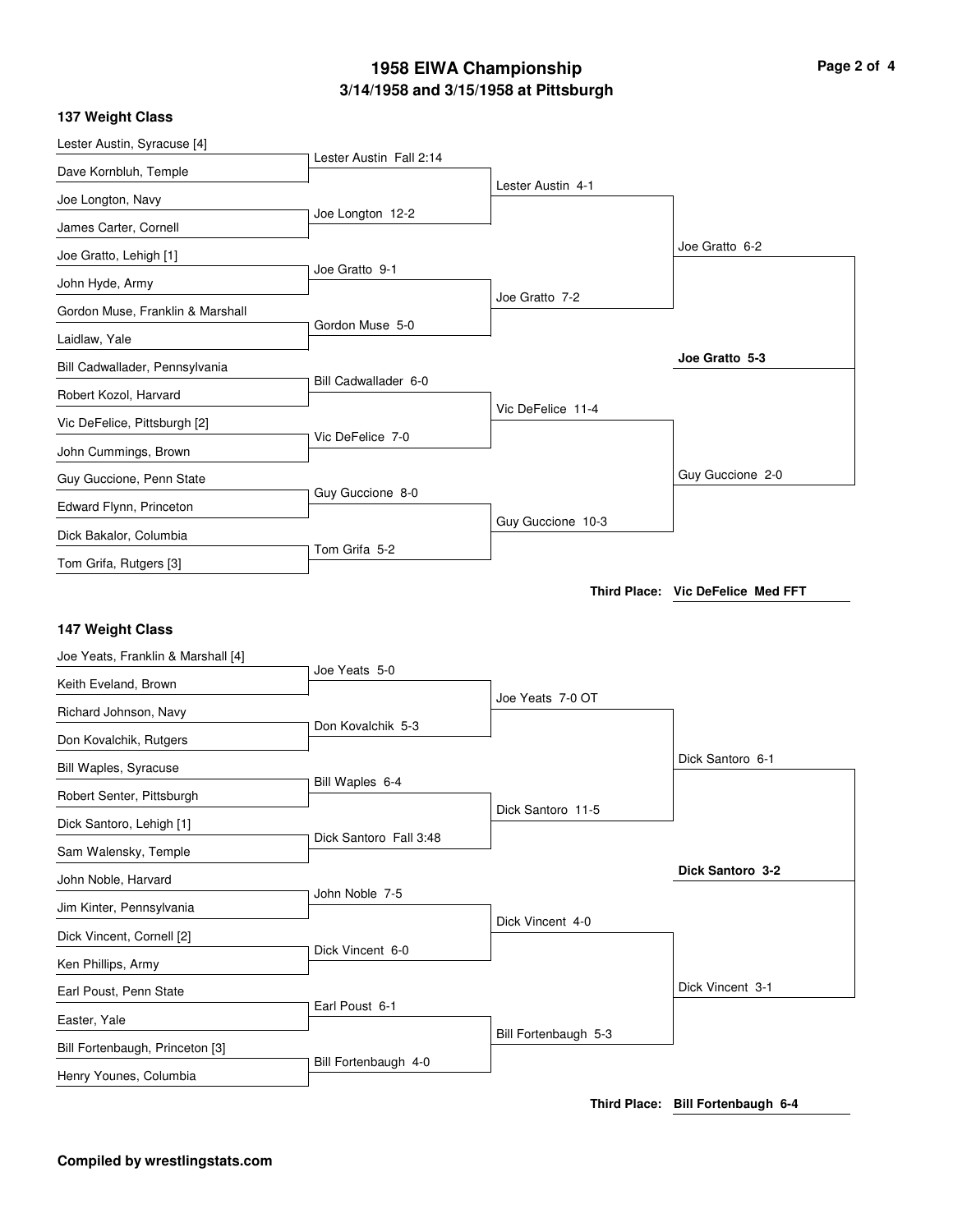# **3/14/1958 and 3/15/1958 at Pittsburgh 1958 EIWA Championship Page 3 of 4**

### **157 Weight Class**

| Lou Winner, Brown                  |                         |                          |                                |
|------------------------------------|-------------------------|--------------------------|--------------------------------|
| Dale Minard, Navy                  | Dale Minard 3-2         |                          |                                |
| Bill Macaleer, Princeton           |                         | <b>Bill Macaleer DFT</b> |                                |
| Gordon Carberry, Syracuse [4]      | Bill Macaleer 3-2       |                          |                                |
| Steve Weddel, Harvard              |                         |                          | Dave Johnson 5-3               |
| Horace Taylor, Franklin & Marshall | Horace Taylor 7-1       |                          |                                |
| Sam Minor, Penn State              |                         | Dave Johnson 8-2         |                                |
| Dave Johnson, Pittsburgh [1]       | Dave Johnson 7-1        |                          |                                |
| Ed Hawthorne, Rutgers              |                         |                          | Dave Johnson 2-1               |
| Tom Miller, Yale                   | Ed Hawthorne 7-1        |                          |                                |
| Ed Oppenheimer, Columbia           |                         | Steve Friedman 9-0       |                                |
| Steve Friedman, Cornell [2]        | Steve Friedman 6-0      |                          |                                |
| John Driscoll, Lehigh [3]          |                         |                          | Steve Friedman 2-0             |
| Lazar, Temple                      | John Driscoll Fall 3:55 |                          |                                |
| Bruce Brenner, Pennsylvania        |                         | John Driscoll 3-0        |                                |
| Tex Lenart, Army                   | Tex Lenart 7-6          |                          |                                |
|                                    |                         |                          | Third Place: John Driscoll 4-3 |
|                                    |                         |                          |                                |
| 167 Weight Class                   |                         |                          |                                |
| Bill Murphy, Syracuse              | Bill Murphy Fall 8:09   |                          |                                |
| Henry Stoever, Princeton           |                         | Bill Murphy 4-1          |                                |
| Tony Phillippi, Brown              | Tony Phillippi RD       |                          |                                |
| Bob LaRouche, Pennsylvania [4]     |                         |                          | Bill Murphy 12-9               |
| Tom Alberts, Pittsburgh [1]        | Tom Alberts 10-0        |                          |                                |
| Ray Norton, Temple                 |                         | George Gray 7-4          |                                |
| John Kohr, Yale                    | George Gray 3-0         |                          |                                |
| George Gray, Penn State            |                         |                          | <b>Charles Crosby 7-6</b>      |
| Charles Crosby, Rutgers [2]        | Charles Crosby 11-8     |                          |                                |
| Dave Thomas, Franklin & Marshall   |                         | Charles Crosby 13-3      |                                |
| Waler Fillius, Cornell             | Waler Fillius 6-5       |                          |                                |
| Bob Gunst, Lehigh                  |                         |                          |                                |
| Bob Foster, Harvard [3]            | Bob Foster 7-5          |                          | Charles Crosby 12-7            |
| George Brainerd, Navy              |                         |                          |                                |
| Dale Baxter, Columbia              |                         | Bob Foster 5-2           |                                |
| Art Bair, Army                     | Art Bair 5-0            |                          |                                |
|                                    |                         |                          | Third Place: George Gray 9-5   |